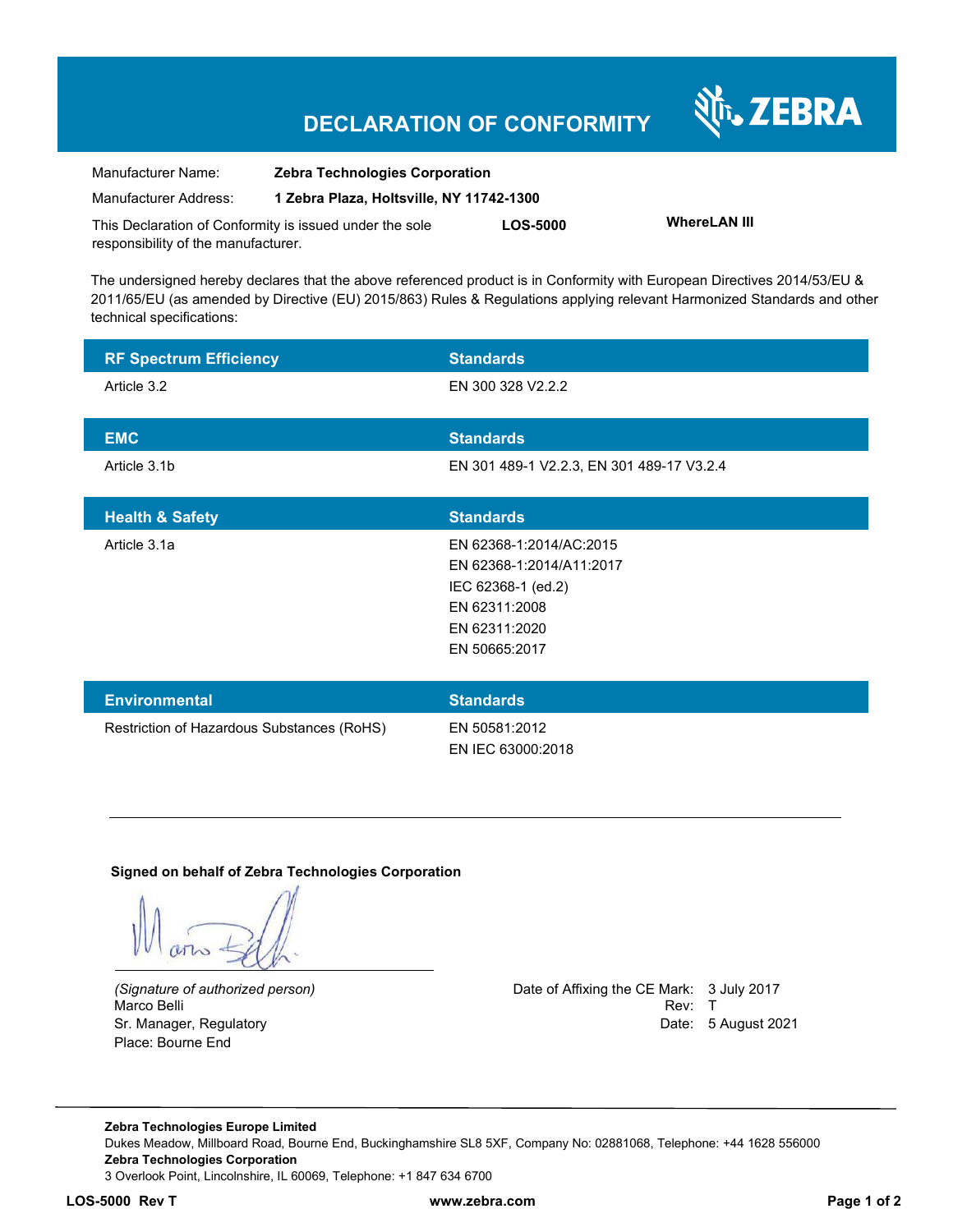## **DECLARATION OF CONFORMITY**



#### **Appendix A**

#### **EU Operating frequencies and maximum power levels**

**Technology Operating Frequencies/Bands Maximum Transmit power level**  WLAN 2400 MHz – 2483.5 MHz 200Bm

#### **Accessories:**

**Description Model** None None